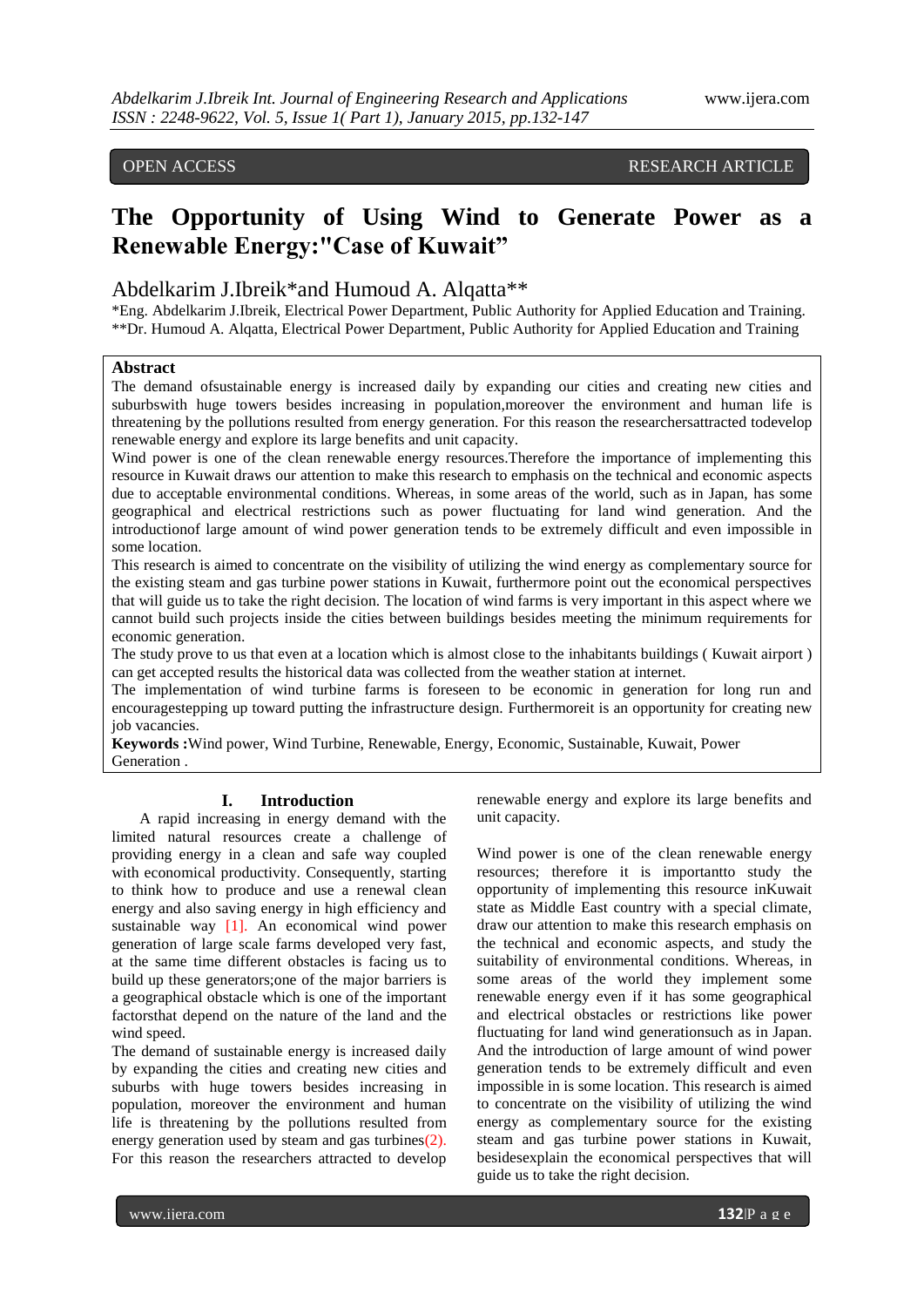The locationof the wind farms is very important in this aspect to obtain the maximum wind power to construct such projects, away from the cities,inhabitants and buildings, andalso meeting the minimum requirements for economic generation.

## **II. Literature Review**

In this paper, the existing case of power generation and fairs is explained for the case of Kuwait, the necessity of applying sustainable energy is clarified and the outcome from utilizing the wind 2turbine on the society and economy is satisfied, presenting different cases form some countries are supported our results andviewing the advantagesof using wind turbine from other countries which 3already has long experience in this field, beside that studying the weather in Kuwait for a period of one year daily.

#### **2.1 Kuwait Electricity Background**

Kuwait's Ministry of Electricity and Water is the sole authority that manages the generation/production, transmission and distribution of electricity and water in Kuwait. The authority heavily subsidizes the cost to the end consumer for these utilities, and consequently, these subsidies are one of the more concerns of the government. The government's electricity and water subsidies are as high as 93% of the original cost of manufacturing, resulting in total subsidies of 2.6 billion KWD per year. The expected increase by 2030 as high as9 billionKWD. Kuwait uses almost 300,000 barrels of oil per day of electricity generation and expected to increase by 20% as high as 900000 barrels per day, thus putting a dent on oil revenues of the country. [8] Kuwait has one of the highest per capita energy consumption in the world. According to global Footprint Network, an average Kuwaitiuses 22 times more resources than the country provides per person. Electricity in Kuwait charged at 2 fills per Kwh since 1966, which is a fraction of 38 files it cost to produced[02]. The highest energy consumption was at summer 2013.

Increasing in population numbers day by day motivate researchers to look forward on how to drive the energy generation towards the right path to ensure the availability of the energy in acceptable prices and to maintain the living standards and follow the world's developed nations. Moreover, the necessity of havingcleanenvironment without pollution. This can be done by utilizing the sustainable energy which reduces the dependence on oil and gas in producing electrical energy which considered the only source of energy in Kuwait.

#### **2.2 The Renewable Energy**

This paper discusses and offers some suggestions as pathways to a sustainable energy infrastructure, "sustainable in this context means capable of supplying a growing population with energy without destroying the environment" [7]. Energy generation, environment and economics terms should be put under considerations while we think and plan seriously to have bright future for us and for new generation.

The paper perspective in submitting this issue includes the followings:

Advise to create a sustainable energy infrastructure bases for establishing the wind turbine farms.

Long terms benefits to society from utilizing advanced renewal energy systems, other than improvements in economics, environment and creating new job vacancies.

Advise to construct factories to manufacture wind turbine with cooperating with international companies to meet quality and standardization, and to cover the local market with the requirements of spare parts for the existing plants.

Depending on sequestration technology is giving our society high risk in fluctuating the use of this technology where all world trends to use the sustainable technology.

Diversity in energy generation by using sequestration technology and renewable technology will provide us with more stability in the power networks and give more confidence in using advanced technology applications.

From economical point of view, the reduction of prices by using the wind turbine will be much remarkable and will remove some of the customer life burdens if the actual cost of generated energy is considered for the consumers. This can be measure by net energy can gain during life time where "Implementing an energy infrastructure that uses more energy in its manufacturing and deployment that it produces it's lifetime is not a viable pathway for future"[7].

The payback time for wind turbine is faster than Photo Voltaic system,WherePV systems payback needs three to four years for life time of 30 years to give ratio from 8 to 10 times comparing with wind turbine which needs to two to three months of 20 years life time and including the scraping the turbine at the end of life time to give impressive ratio equal to 80 time. The Wind, Water, and Sun (WWS) electricity system offers new challenges but also new opportunities with respect to reliably meeting energy demands. On the positive side WWS technologygenerally suffer less down-time than do current electric power technologies. For example the average coal plant in the US FROM 2000 to 2004 was down 6.5% of the year for unscheduled maintenance and 6% of the year or scheduled maintenance.(North American Electric Reliability Corporation,2009a), but modern wind turbines have a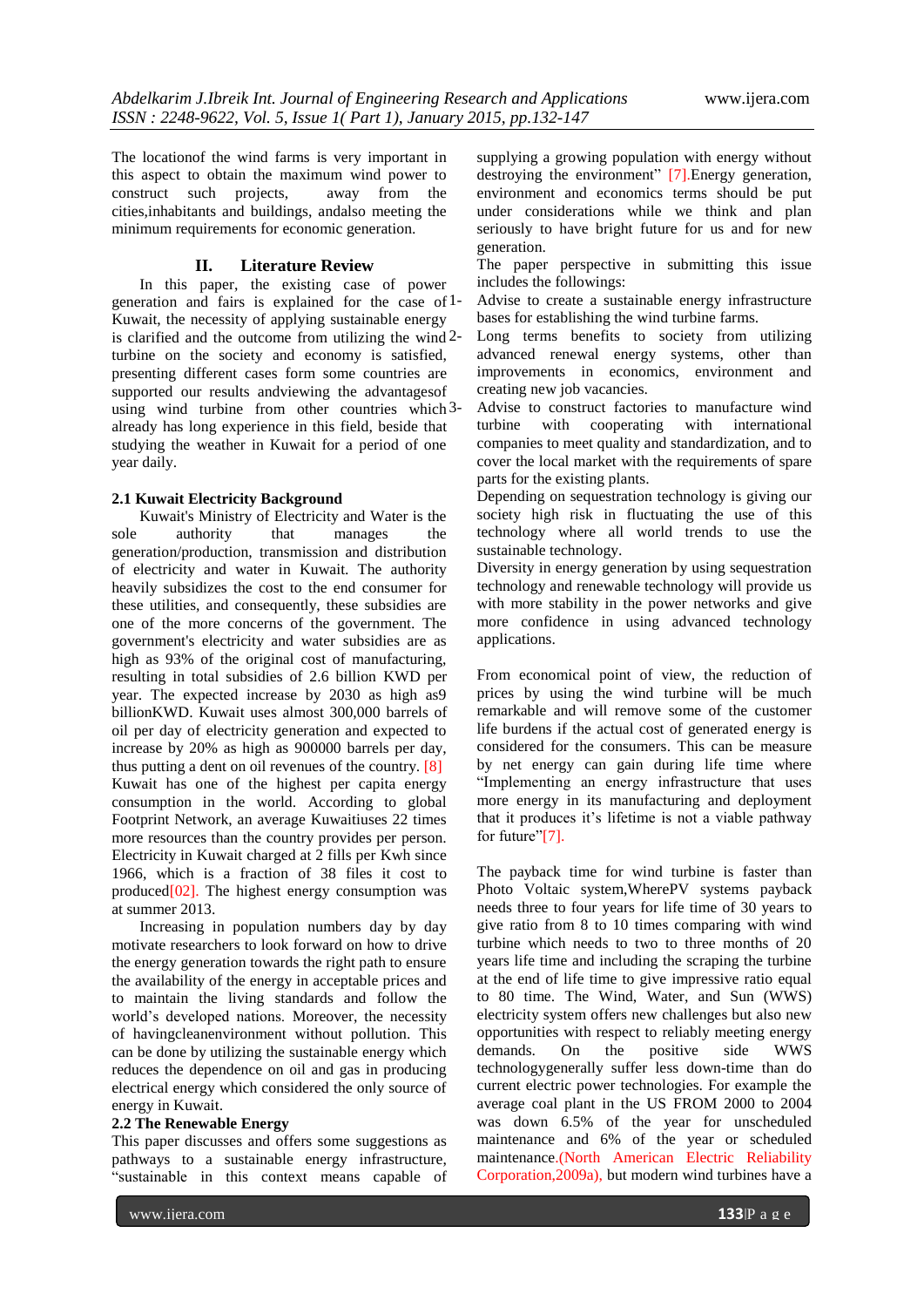down time of only 0-2% over landand 0-5% over the ocean (Dong Energy et al). Moreover, there is an important different between outages of centralized power plant (coal, nuclear, and natural gas) and outages of distributed plants (wind, solar, and water): when individual wind turbines or solar are down, only a small fraction of electrical production is affected, whereas when one or more a centralized plant is offline at the same time, the entire grid can be affected [9].

The International Renewable Energy Agency (IRENA) is an intergovernmental organization that supports countries in their transition to a sustainable energy future, and serves as the principal platform for international cooperation, a center of excellence, and a repository of policy, technology, resource and financial knowledge on renewable energy.IRENA states in their working paper of Smart Grids and Renewables "Electricity generation from renewable sources will need to increase significantly to achieve the Sustainable Energy objective of doubling the share of renewable energy in the global energy mix by 2030". And clearly explain that "Fortunately, there is growing evidence in many countries that high levels of renewable energy penetration in the grid are technically and economically feasible, particularly as solar and wind technologies increasingly reach grid parity in economic terms"[10].

However, the starting of implementation of renewable energy in Kuwait and the expandgrowth of the share of renewables in centralized grid requires an effective new approach to grid management, making full use of "smart grids" and "smart grid technologies". Existing grid systems already includeelements to function in away to balance supply and demand. Where the smart grids combine information and communications technology into every aspect of electricity generation, delivery and consumption in order to minimize environmental impact, enhances markets, improve reliability and service, and reduce costs and improve efficiency and managing the renewables supply efficiently. Case studies from Denmark, Jamaica, the Netherlands, Singapore, and the United States (New Mexico and Puerto Rico) are featured in this report to highlight successful combinations of smart grid technologies with renewable energy integration, consequently and to be more specific Denmark has long used several smart grid technologies to support the world's highest wind penetration. With around 30% of its electricity coming from wind the International Renewable Energy Agency (IRENA) launched a global renewable energy roadmap for doubling the share of renewables in the global energy mix by 2030. Furthermore The International Energy Agency's (IEA) "sustainablefuture" scenario shows renewables providing57% of world electricity by 2050 (IEA,2012, p. 10) [10]



# **III. The Methodology**

An economical wind power generation of large scale farms developed very fast, at the same time different obstacles is facing us to build up these generators;a geographical obstacle is one of the important factors which depend on the nature of the land and the wind speed [2].However the land nature in Kuwait is desert and almost flat. Related to some studies were done in USA found the wind speed range between 12.5-24.9 mph at 50m height which correspond to power capacity 200-600 W/m<sup>2</sup>. As a general rule, economic wind generators require wind speed of 10 mph (16 km/h) or greater  $\lceil 3 \rceil$ .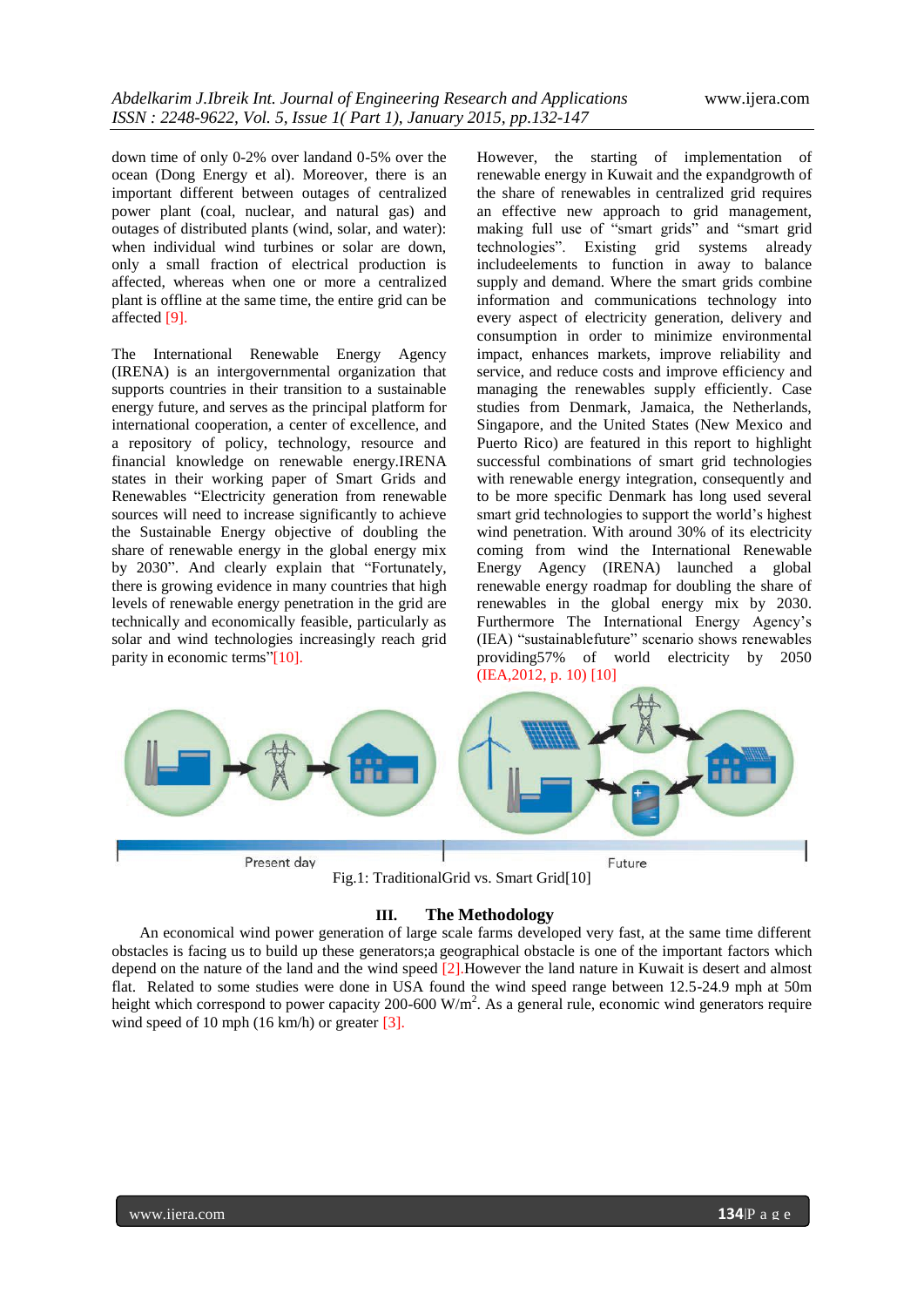

Fig.2:Kuwait wind Speed measurements Source:Kuwait Airport [5]

A large wind farm may consist of several hundred individual wind turbines, and cover an extended area of hundreds of square miles, but the land between the turbines may be used for agricultural or other purposes. A wind farm may be located offshore to take advantage of strong winds blowing over the surface of an ocean or lake and the November

2010[update],the Thanet Offshore Wind Project in United Kingdom is the largest offshore wind farm in the world at 300 MW [3].



Fig.3: Wind Power Classification in U.S. [3]

The second obstacle is wind power generation in particular, that its output cannot be fully controlled in accordance with daily demand curves and the output fluctuations of the wind power caused by wind gusts remain. Furthermore, the fluctuations of both power andvoltage due to frequent changes of wind velocity and direction result in low availability and economic issues in Japan [4].

However, up to now just limited information you can get from the historical weather data around Kuwait areas.For this purpose, we try to make a basic research by taking considerationof the following aspects:

(1) Selection of the best location (historical data available) suitable for introducing the area around Kuwait airport to wind power generation.

(2) Identification of the difference of wind and power output between monthly.

(3) Expected power generation from this farm.

(4) Basic design of the circuits and control system.

(5) Verification of the basic operation and behaviors of the designed system.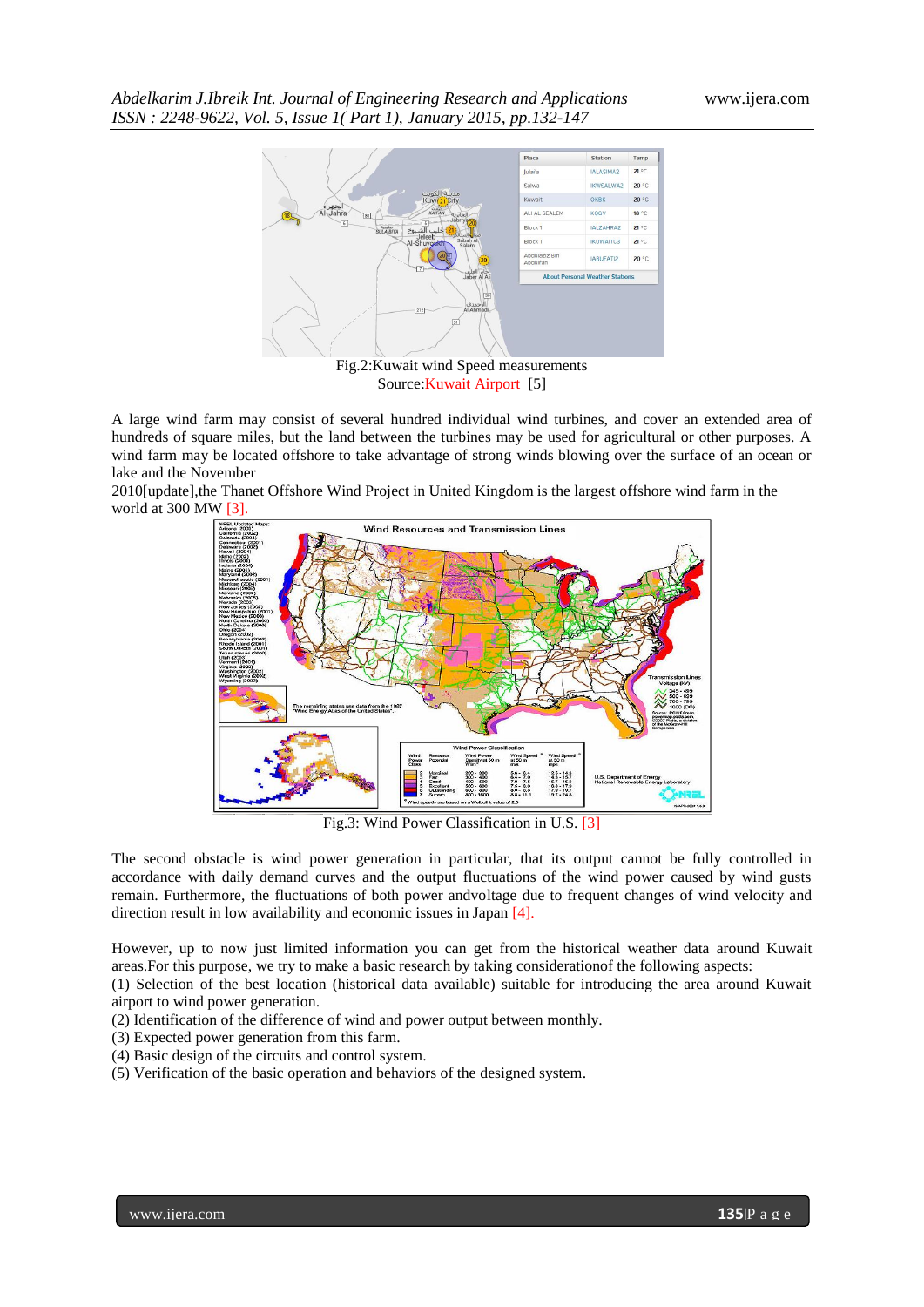# **IV. Discussions 4.1 Experiments and Technical works**

The study is interested to evaluate the renewal energy using wind turbine in Kuwait state, one location was chosen as a model from the 7 places shown on Kuwait weather map.



Fig.4: G.E. WTG major Components

Kuwait airport has an open area and consequently will have a better image of renewal power generation in Kuwait. the historical data was gathered from the seasonal weather average station [5] with the charts for the wind speed and direction accordingly the power generated capacity can becalculated per  $m<sup>2</sup>$ , A selection of one day per month ( total 12 days) for the year of 2011 as a sample. See table no.1 "Wind speed measurements in Km/h at Kuwait international airport".



Fig.5: Annual Energy Output for Large Wind Turbines

The data were manipulated to come up with results of the maximum, minimum and average wind speed as shown in table 2. At higher altitudes the wind blows faster because of the reduced influence of drag. The increase in velocity with altitude is most dramatic near the surface and is affected by topography, surface roughness, and upwind obstacles such as trees or buildings.

Typically, the increase of wind speeds with increasing height follows a wind profile power law, which predicts that wind speed rises proportionally to the seventh root of altitude. Doubling the altitude of a turbine, then, increases the expected wind speeds by 10% and the expected power by 34% [3].

Individual turbines are interconnected with a medium voltage (usually 34.5 kV) power collection system and communications network. At a substation, this medium- voltages electrical current is increased in voltage with a transformer for connection to the high voltage transmission system. Construction of a land-based wind farm requires installation of the collector system and substation [3].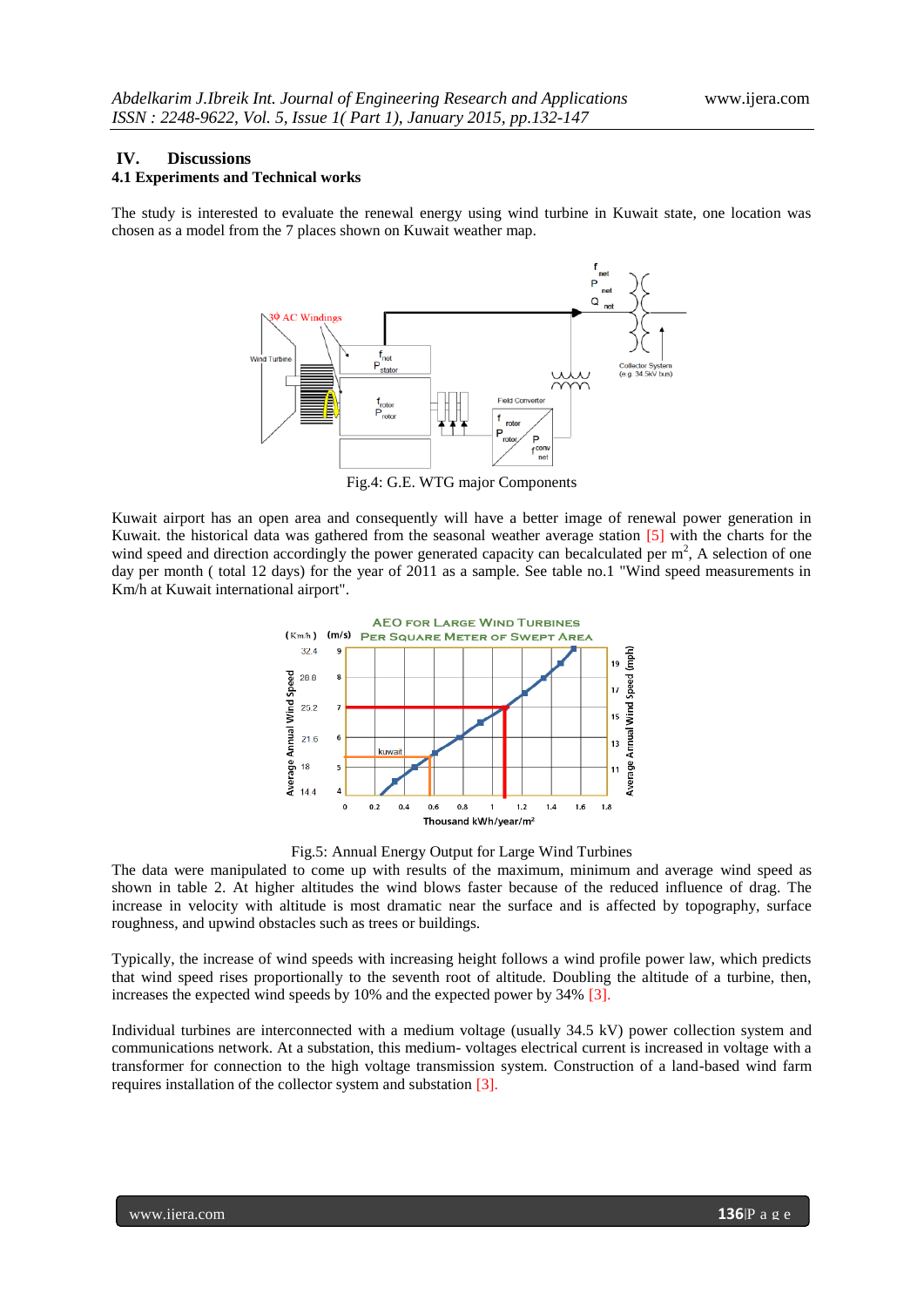*Abdelkarim J.Ibreik Int. Journal of Engineering Research and Applications* www.ijera.com *ISSN : 2248-9622, Vol. 5, Issue 1( Part 1), January 2015, pp.132-147*



Fig.6: the collector system and substation Source:

The world's first wind farm – consisting of 20 wind turbines rated at 30 kilowatts each. It has been observed that wind farm performance is improving, mainly in respect of equipment design, permitting more efficient conversion, and in respect of reliability with reduced downtime of individual turbines within farms;a rated capacity of a wind turbine of this size at 25-35 kW [3].

Measure of wind turbine performance is necessary in design stage, where there are several measures of wind turbine productivity in common use, some more meaningful than others: generation per turbine (kWh/unit), generation per unit of capacity (kWh/kW), capacity factor (%), and specific yield or generation per unit of area swept by the turbine's rotor (kWh/m²) where the capacity factor can calculated, for example, Suppose you have a generator with a power rating of 1000 kW. Hypothetically if it ran at full power for 24 hours a day for 365 days, that would be:

 $(1000 \text{ kW}) \times (365 \times 24 \text{ hours}) = 8,760,000 \text{ kW-hr in}$ one year. Suppose that in fact it made 2,920,000 kWh in one year. Then in that year, the generator operated at a: 2,920,000 / 13,140,000 = 30% capacity factor that year,for more details [6].

Typical Specific Yields for Commercial Wind Turbines Annual generation per turbine or Annual Energy Output (AEO) is used by developers, investors, farmers, and homeowners to gauge performance because it is easily understood and directly comparable to performance projections.

#### **V. Results of Discussion**

Based on the historical data gathered from the site of weather station at Kuwait airport as illustrated in table No.1, selection of one day per month ( randomly ) where data variables were recorded every half an hour in appendix and resulted calculations as illustrated in table No.2. It is to be noticed that it was found some abnormality of very high speed of wind and this wasexcluded from study such as data recorded (161 Km/h at Apr 9, 2011 ) the same chart was included in appendix.

As mentioned in introduction that **"** economic wind generators require wind speed of 10 mph (16 km/h) or greater" and the average results of wind speed calculated 18.5 Km/h which is consider over the minimum requirements of the economical generation which is equal to Annual generation per turbine or Annual Energy Output  $0.6$  KWh/year/m<sup>2</sup>.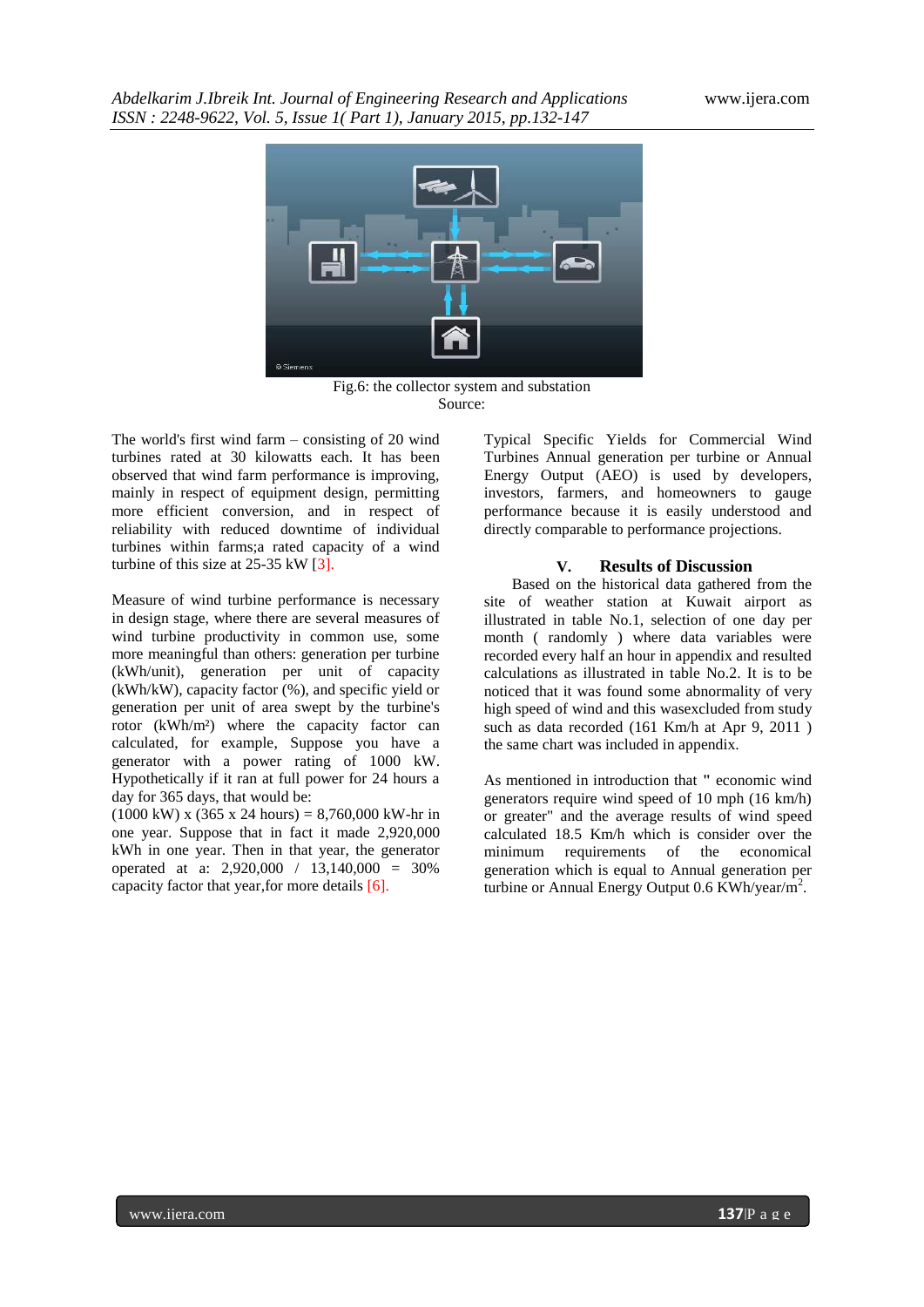| months           | Max. Speed | Min. Speed | Average      |  |  |
|------------------|------------|------------|--------------|--|--|
|                  | (Km/h)     | (Km/h)     | speed (Km/h) |  |  |
| Jan 2011         | 27.8       | 7.4        | 19.4         |  |  |
| Feb 2011         | 25.9       | 5.6        | 14.9         |  |  |
| Mar 2011         | 16.7       | 5.6        | 10.9         |  |  |
| Apr 2011         | 59.3       | 5.6        | 31.3         |  |  |
| May 2011         | 25.9       | 0          | 12.5         |  |  |
| Jun 2011         | 6.7        | 0          | 8.4          |  |  |
| Jul 2011         | 40.7       | 5.6        | 23.2         |  |  |
| Aug 2011         | 44.4       | 18.5       | 30.0         |  |  |
| Sep 2011         | 25.9       | 7.4        | 17.9         |  |  |
| Oct 2011         | 29.6       | 5.6        | 19.5         |  |  |
| Nov 2011         | 31.5       | 7.4        | 21.0         |  |  |
| Dec 2011         | 27.8       | 0          | 13.4         |  |  |
| <b>Resultant</b> | 59.3       | 0          | 18.5         |  |  |

Table 2: Summary of the wind speed study

Smart grid technologies are already making significant contributions to electricity grid operation in several countries, therefore it is recommended to upgrade the electrical grid to Smart Grid before initializing the implementation of large scale Wind turbine farms, and start by small farm for the case of economic benefits for the supplier and consumers.

#### **VI. Conclusion**

As a result of the study which indicate that the power generated by the wind turbine is above the accepted economical generated which measured by Annual Energy Output (AEO) for large Wind Turbines per Square Meter of Swept Area,and it is advisable to build wind farms in that area and also build farms in desert or offshore areas where the wind speed might be better and as much wind turbine we put as much free energy we get. And it is suggested to get benefits from the wind generated by plane while taking off.



Where further studies have to be accompanied using wind turbine must follow that, such as Storage of energy, Distribution, and Smart Grids to complete a power system of connecting energy storage systems keep in mind the weather situation in Kuwait.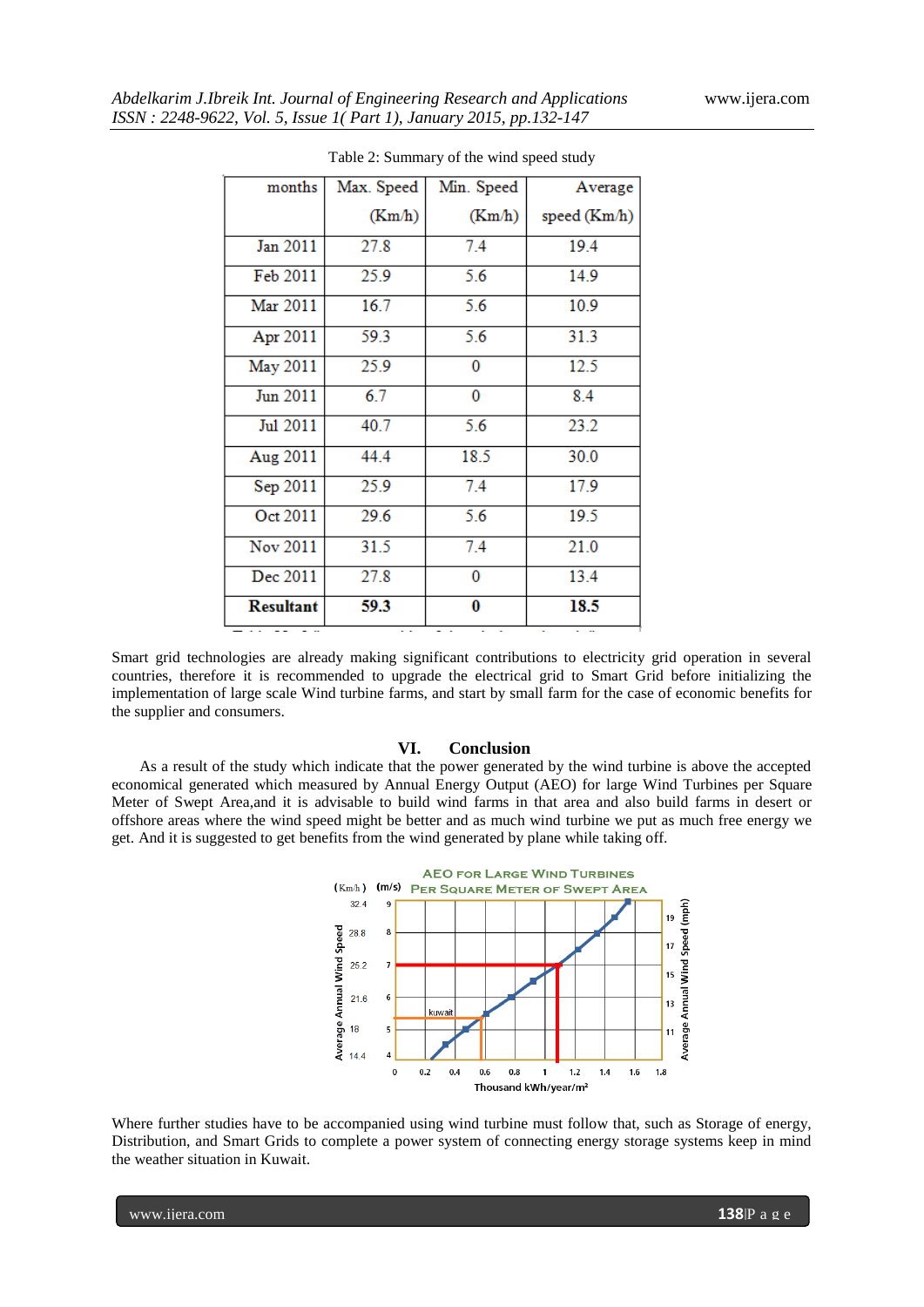## **References**

- [1.] Internet : http://www.siemens.ae/energyefficiency/energyefficiency.html?stc=kwccc020019
- [2.] Yuya.Tohbai, Non-Member, Guohong Wu , Member, IEEE ; "A Basic Study on Construction and Control of Offshore Wind Power Generation System",IEEE T&D Asia 2009
- [3.] Internet http://en.wikipedia.org/wiki/Wind\_farm
- Fig.3:http://en.wikipedia.org/wiki/File:United\_Stat es\_Wind\_Resources\_and\_Transmission\_Line s\_map.jpg ,20 December 2014
- [4.] Guohong Wu, *Membe, IEEE* Makoto Goto, *Student,*TamotsuMinakawa, *Member,IEEE*Yasuyuki Tada, *Member, IEEE*; Technological Assessment for Developing New Wind Power Generation Systems
- [5.] Internet weather underground site : [http://www.wunderground.com/history/airpor](http://www.wunderground.com/history/airport/OKBK/2011/2/1/DailyHistory.html?req_city=NA&req_state=NA&req_statename=NA) [t/OKBK/2011/2/1/DailyHistory.html?req\\_cit](http://www.wunderground.com/history/airport/OKBK/2011/2/1/DailyHistory.html?req_city=NA&req_state=NA&req_statename=NA) [y=NA&req\\_state=NA&req\\_statename=NA](http://www.wunderground.com/history/airport/OKBK/2011/2/1/DailyHistory.html?req_city=NA&req_state=NA&req_statename=NA)
- Fig.2[:http://www.wunderground.com/wundermap](http://www.wunderground.com/wundermap)  ,20 December 2014
- [6.] Internet: http://www.umass.edu/windenergy/publicatio ns/published/communityWindFactSheets/RE RL\_Fact\_Sheet\_2a\_Capacity\_Factor.pdf
- [7.] Renewal Energy: Generation , Storage, and Utilization – Carbon Management – NCBI Bookshelf [http://www.ncbi.nlm.nih.gov/books/NBK441](http://www.ncbi.nlm.nih.gov/books/NBK44130/) [30/](http://www.ncbi.nlm.nih.gov/books/NBK44130/)
- [8.] ( MohammedJunaid Ansari , industry research – kuwait utility Sector june 2013…. CAPITAL SATANDARDS )
- [9.] "Providing all global energy with wind, water and solar power power part II: Reliabilty, system and transmission costs, and policies "Energy Policy 39 (2011) 1170-1190 published at journal homepage: www.elsevier.com/ocate/enpol : done by institute of transportation studies, done by Mark A. Delucchi, Mark Z. Jacobson University of California at Davis, Davis ,CA 95616
- [10.] Smart Grids and Renewables-A Guide for Effective Development by IRENA (International of Renewable Energy Agency),November 2013

#### **Appendix**

Table no.1 "Wind speed measurements in Km/h at Kuwait international airport"

Abnormal maximum wind speed recorded in April 9, 2011 was 161 Km/h

Charts of weather parameters recorded for the selected days of the year 2011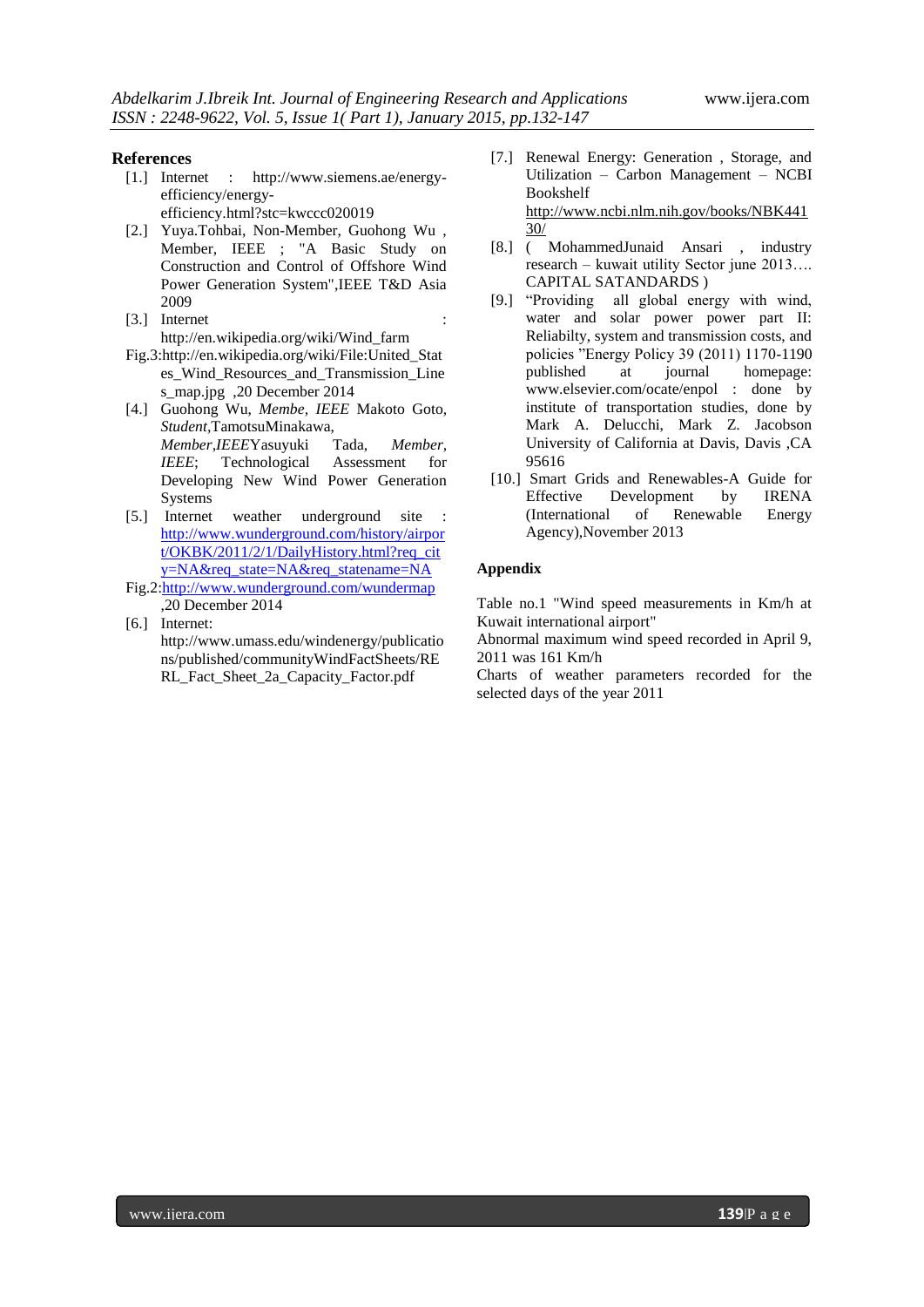|                    |                |              |                |                     |                | Wind speed Km/h |                |                                                                     |             |             |             |             |
|--------------------|----------------|--------------|----------------|---------------------|----------------|-----------------|----------------|---------------------------------------------------------------------|-------------|-------------|-------------|-------------|
| Time (AST)         | Jan 1-2011     | Feb-1-2011   | Mar-5-2011     | <b>April 4-2011</b> | May-6-2011     | Jun-7-2011      | Jul-10-2011    | Aug-5-2011                                                          | Sep-2-2011  | Oct-10-2011 | Nov-2-2011  | Dec-2-2011  |
| 12:00 AM           | 20.40          | 18.50        | 9.30           | 42.60               | 5.60           | 11.10           | 38.90          | 22.2                                                                | 14.8        | 18.5        | 16.7        | 7.4         |
| 12:30 AM           | 18.50          | 22.20        | 7.40           | 37.00               | 11.10          | 5.60            | 40.70          | 18.5                                                                | 7.4         | 18.5        | 18.5        | $\mathbf 0$ |
| 1:00 AM            | 22.20          | 22.20        | 9.30           | 40.70               | 5.60           | 0.00            | 38.90          | 25.9                                                                | 9.3         | 14.8        | 16.7        | 5.6         |
| 1:30 AM            | 20.40          | 24.10        | 13.00          | 38.90               | 7.40           | 0.00            | 38.90          | 25.9                                                                | 24.1        | 16.7        | 22.2        | 0           |
| 2:00 AM            | 20.40          | 20.40        | 13.00          | 33.30               | 9.30           | 7.40            | 31.50          | 22.2                                                                | 22.2        | 16.7        | 18.5        | $\mathbf 0$ |
| 2:30 AM            | 18.50          | 20.40        | 11.10          | 33.30               | 9.30           | 9.30            | 31.50          | 20.4                                                                | 22.2        | 16.7        | 22.2        | 0           |
| 3:00 AM            | 18.50          | 24.10        | 9.30           | 33.30               | 11.10          | 7.40            | 31.50          | 22.2                                                                | 18.5        | 18.5        | 16.7        | 7.4         |
| 3:00 AM            | 18.50          | 24.10        | 9.30           | 33.30               | 11.10          | 7.40            | 31.50          | 22.2                                                                | 18.5        | 18.5        | 16.7        | 7.4         |
| 3:30 AM            | 20.40          | 20.40        | 11.10          | 31.50               | 7.40           | 5.60            | 33.30          | 24.1                                                                | 25.9        | 13          | 22.2        | 7.4         |
| 4:00 AM            | 20.40          | 16.70        | 9.30           | 29.60               | 9.30           | 5.60            | 31.50          | 25.9                                                                | 20.4        | 16.7        | 25.9        | 11.1        |
| 4:30 AM            | 14.80          | 11.10        | 7.40           | 27.80               | 11.10          | 5.60            | 35.20          | 22.2                                                                | 18.5        | 16.7        | 22.2        |             |
| 5:00 AM            | 18.50          | 9.30         | 11.10          | 27.80               | 9.30           | 11.10           | 31.50          | 20.4                                                                | 14.8        | 14.8        | 22.2        | 5.6         |
| 5:30 AM            | 16.70          | 13.00        | 5.60           | 16.70               | 7.40           | 7.40            | 31.50          | 22.2                                                                | 14.8        | 13          | 22.2        |             |
| 6:00 AM            | 18.50          | 13.00        | 5.60           | 20.40               | 5.60           | 7.40            | 27.80          | 20.4                                                                | 16.7        | 9.3         | 20.4        | 11.1        |
| 6:30 AM            | 20.40          | 13.00        | 5.60           | 22.20               | 0.00           | 0.00            | 31.50          | 24.1                                                                | 14.8        | 5.6         | 24.1        | 11.1        |
| 7:00 AM            | 24.10          | 16.70        | 9.30           | 18.50               | 0.00           | 9.30            | 31.50          | 22.2                                                                | 13          | 11.1        | 24.1        |             |
| 7:30 AM            | 20.40          | 16.70        | 7.40           | 24.10               | 3.70           | 7.40            | 27.80          | 27.8                                                                | 18.5        | 14.8        | 25.9        | 13          |
| 8:00 AM            | 20.40          | 14.80        | 7.40           | 27.80               | 5.60           | 14.80           | 25.90          | 22.2                                                                | 20.4        | 14.8        | 24.1        | 11.1        |
| 8:30 AM            | 20.40          | 13.00        | 5.60           | 31.50               | 5.60           | 11.10           | 25.90          | 25.9                                                                | 22.2        | 18.5        | 27.8        | 9.3         |
| 9:00 AM            | 22.20          | 11.10        | 7.40           | 35.20               | 5.60           | 11.10           | 31.50          | 27.8                                                                | 22.2        | 22.2        | 27.8        | 9.3         |
| 9:00 AM            | 22.20          | 11.10        | 7.40           | 35.20               | 5.60           | 11.10           | 31.50          | 27.8                                                                | 22.2        | 24.1        | 25.9        | 9.3         |
| 9:30 AM            | 22.20          | 7.40         | 5.60           | 40.70               | 9.30           | 11.10           | 31.50          | 29.6                                                                | 22.2        | 25.9        | 29.6        | 9.3         |
| 10:00 AM           | 25.90          | 14.80        | 11.10          | 38.90               | 7.40           | 13.00           | 33.30          | 37                                                                  | 25.9        | 27.8        | 27.8        | 13          |
| 10:30 AM           | 22.20          | 13.00        | 13.00          | 33.30               | 9.30           | 11.10           | 31.50          | 33.3                                                                | 24.1        | 29.6        | 31.5        | 16.7        |
| 11:00 AM           | 22.20          | 18.50        | 11.10          | 35.20               | 0.00           | 5.60            | 27.80          | 38.9                                                                | 24.1        | 27.8        | 29.6        | 22.2        |
| 11:30 AM           | 22.20          | 16.70        | 11.10          | 37.00               | 9.30           | 11.10           | 27.80          | 40.7                                                                | 22.2        | 27.8        | 29.6        | 20.4        |
| 12:00 PM           | 24.10          | 14.80        | 11.10          | 40.70               | 13.00          | 5.60            | 25.90          | 42.6                                                                | 20.4        | 29.6        | 31.5        | 22.2        |
| 12:30 PM           | 22.20          | 14.80        | 11.10          | 57.40               | 16.70          | 11.10           | 27.80          | 38.9                                                                | 18.5        | 29.6        | 22.2        | 22.2        |
| 1:00 PM            | 24.10          | 18.50        | 16.70          | 59.30               | 18.50          | 7.40            | 11.10          | 38.9                                                                | 16.7        | 27.8        | 29.6        | 22.2        |
| 1:30 PM            | 25.90          | 20.40        | 14.80          | 55.60               | 22.20          | 14.80           | 9.30           | 44.4                                                                | 18.5        | 27.8        | 27.8        | 24.1        |
| 2:00 PM            | 24.10          | 18.50        | 14.80          | 53.70               | 25.90          | 9.30            | 22.20          | 38.9                                                                | 16.7        | 22.2        | 27.8        | 24.1        |
| 2:30 PM            | 25.90          | 18.50        | 14.80          | 57.40               | 22.20          | 11.10           | 16.70          | 37                                                                  | 18.5        | 29.6        | 25.9        | 27.8        |
| 3:00 PM            | 27.80          | 20.40        | 16.70          | 57.40               | 22.20          | 11.10           | 16.70          | 38.9                                                                | 20.4        | 25.9        | 22.2        | 22.2        |
| 3:00 PM            | 27.80          |              | 14.80          | 57.40               | 22.20          | 11.10           | 16.70          | 38.9                                                                | 20.4        | 29.6        | 22.2        | 22.2        |
| 3:30 PM            | 25.90          | 25.90        | 14.80          | 50.00               | 25.90          | 14.80           | 14.80          | 38.9                                                                | 20.4        | 25.9        | 24.1        | 24.1        |
| 4:00 PM            | 27.80          | 25.90        | 14.80          | 42.60               | 25.90          | 14.80           | 18.50          | 35.2                                                                | 18.5        | 25.9        | 25.9        | 24.1        |
| 4:30 PM            | 22.20          | 24.10        | 16.70          | 38.90               | 24.10          | 13.00           | 14.80          | 35.2                                                                | 18.5        | 22.2        | 20.4        | 16.7        |
| 5:00 PM            | 24.10          | 18.50        | 16.70          | 37.00               | 24.10          | 16.70           | 16.70          | 38.9                                                                | 18.5        | 18.5        | 18.5        | 16.7        |
| 5:30 PM            | 18.50          | 16.70        | 13.00          | 18.50               | 22.20          | 14.80           | 13.00          | 33.3                                                                | 18.5        | 14.8        | 18.5        | 11.1        |
| 6:00 PM            | 16.70          | 9.30         | 11.10          | 5.60                | 22.20          | 13.00           | 16.70          | 37                                                                  | 11.1        | 14.8        | 18.5        | 9.3         |
| 6:30 PM            | 11.10          | 9.30         | 11.10          | 9.30                | 22.20          | 11.10           | 14.80          | 31.5                                                                | 18.5        | 14.8        |             | 14.8        |
| 7:00 PM            | 13.00          | 9.30         | 13.00          | 9.30                | 14.80          | 7.40            | 14.80          | 31.5                                                                | 18.5        | 16.7        | 13          | 14.8        |
| 7:30 PM            | 13.00          | 9.30         | 11.10          | 20.40               | 9.30           | 5.60            | 9.30           | 29.6                                                                | 16.7        | 14.8        | 11.1        | 11.1        |
| 8:00 PM            | 13.00          | 9.30         | 11.10          | 18.50               | 11.10          | 0.00            | 9.30           | 25.9                                                                | 16.7        | 14.8        | 11.1        | 14.8        |
| 8:30 PM            | 11.10          | 7.40         | 9.30           | 16.70               | 13.00          | 11.10           | 11.10          | 25.9                                                                | 13          | 13<br>13    | 11.1<br>9.3 | 16.7        |
| 9:00 PM<br>9:00 PM | 11.10<br>11.10 | 5.60<br>5.60 | 11.10<br>11.10 | 16.70<br>16.70      | 13.00<br>13.00 | 0.00<br>0.00    | 11.10<br>11.10 | 27.8<br>27.8                                                        | 13<br>13    | 18.5        | 7.4         | 13<br>13    |
| 9:30 PM            |                | 7.40         |                |                     | 9.30           | 5.60            |                | 27.8                                                                | 11.1        | 25.9        | 9.3         | 13          |
| 10:00 PM           | 11.10          | 5.60         | 9.30           | 14.80               |                |                 | 13.00          | 24.1                                                                | 14.8        | 24.1        | 9.3         | 13          |
| 10:30 PM           | 9.30<br>9.30   | 7.40         | 13.00          | 18.50<br>5.60       | 13.00<br>5.60  | 7.40<br>0.00    | 11.10<br>11.10 | 31.5                                                                | 9.3         | 9.3         | 9.3         | 9.3         |
| 11:00 PM           | 7.40           | 5.60         | 11.10          | 7.40                | 14.80          | 5.60            | 5.60           | 35.2                                                                | 16.7        | 16.7        | 16.7        | 11.1        |
| 11:30 PM           |                | 7.40         | 11.10          | 18.50               | 20.40          | 5.60            | 13.00          | 33.3                                                                | 14.8        | 14.8        | 14.8        | 13          |
|                    |                |              |                |                     |                |                 |                |                                                                     |             |             |             |             |
|                    |                |              |                |                     |                |                 |                |                                                                     |             |             |             |             |
|                    | 27.8           |              | 16.7           |                     |                |                 | 40.7           | 44.4                                                                |             |             |             |             |
| Мах<br>min         | 7.4            | 25.9<br>5.6  | 5.6            | 59.3<br>5.6         | 25.9<br>0      | 16.7<br>0       | 5.6            | 18.5                                                                | 25.9<br>7.4 | 29.6<br>5.6 | 31.5<br>7.4 | 27.8<br>0   |
| average            | 19.39411765    |              |                |                     |                |                 |                | 8.376923077   23.22884615   30.01730769   17.91538462   19.48076923 |             |             | 20.95294118 | 13.35306122 |

# A. Table1: Wind speed measurements in Km/h at Kuwait international airport

www.ijera.com **140**|P a g e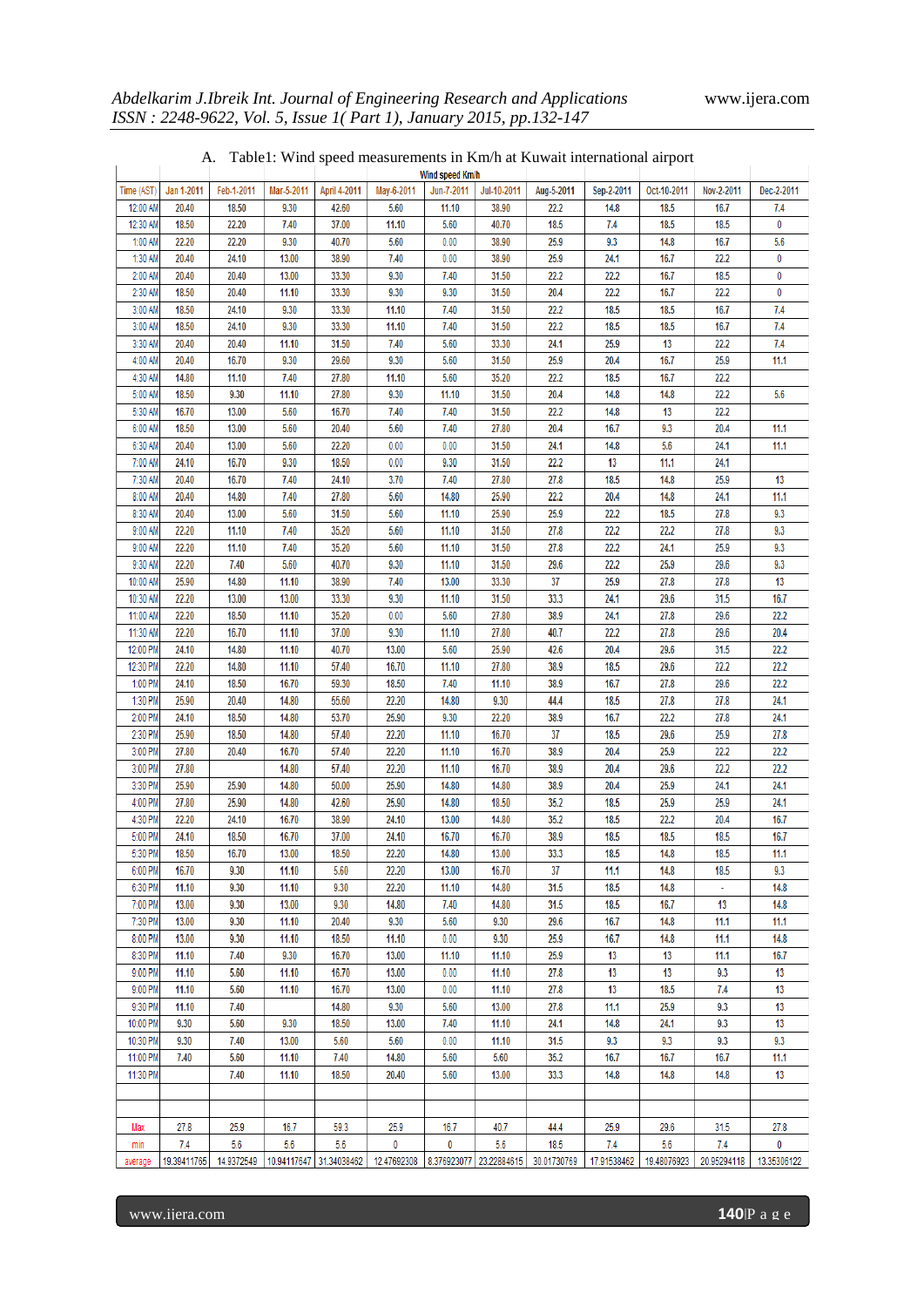

# B. Charts of weather parameters recorded for the selected days of the year 2011

www.ijera.com **141**|P a g e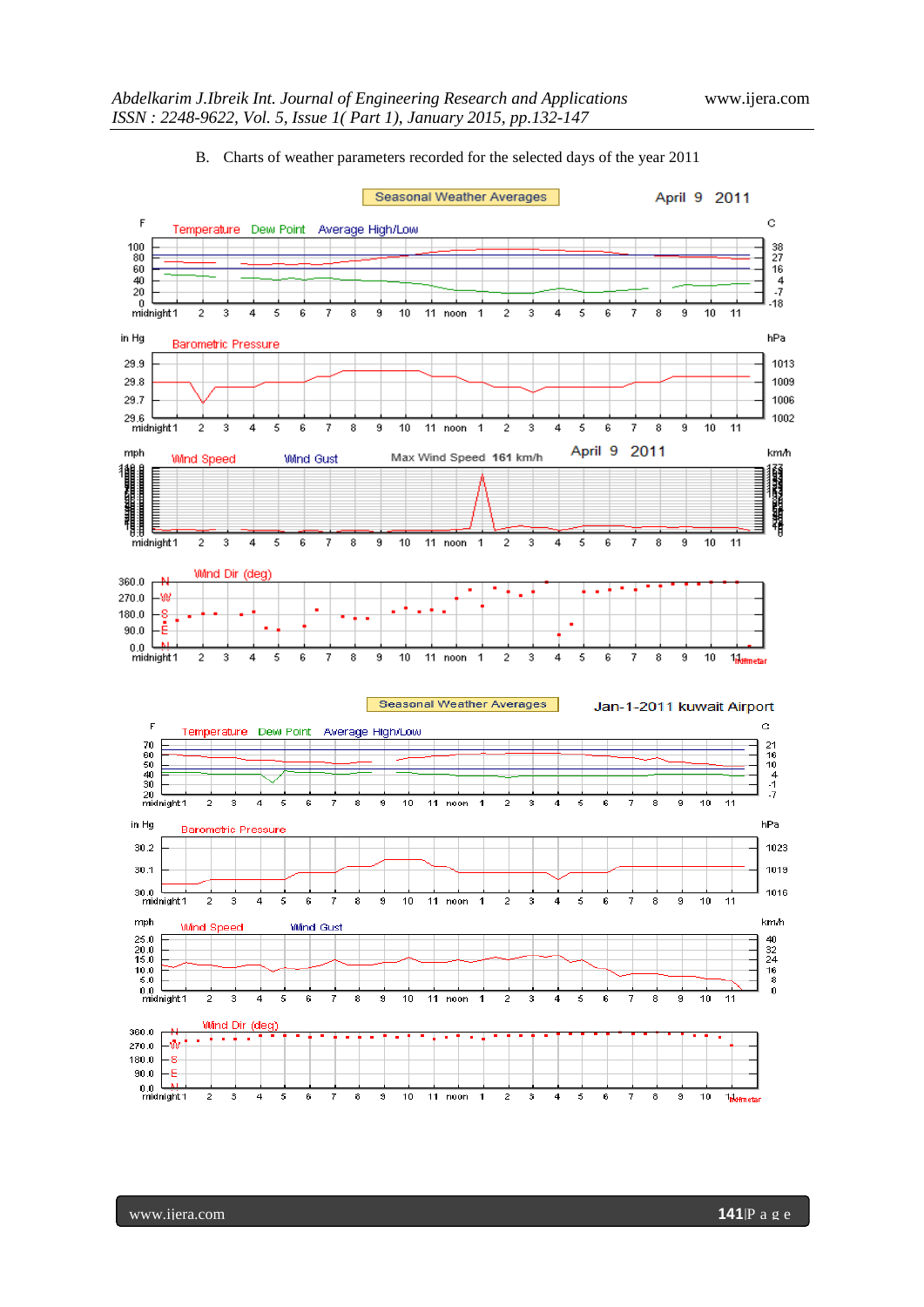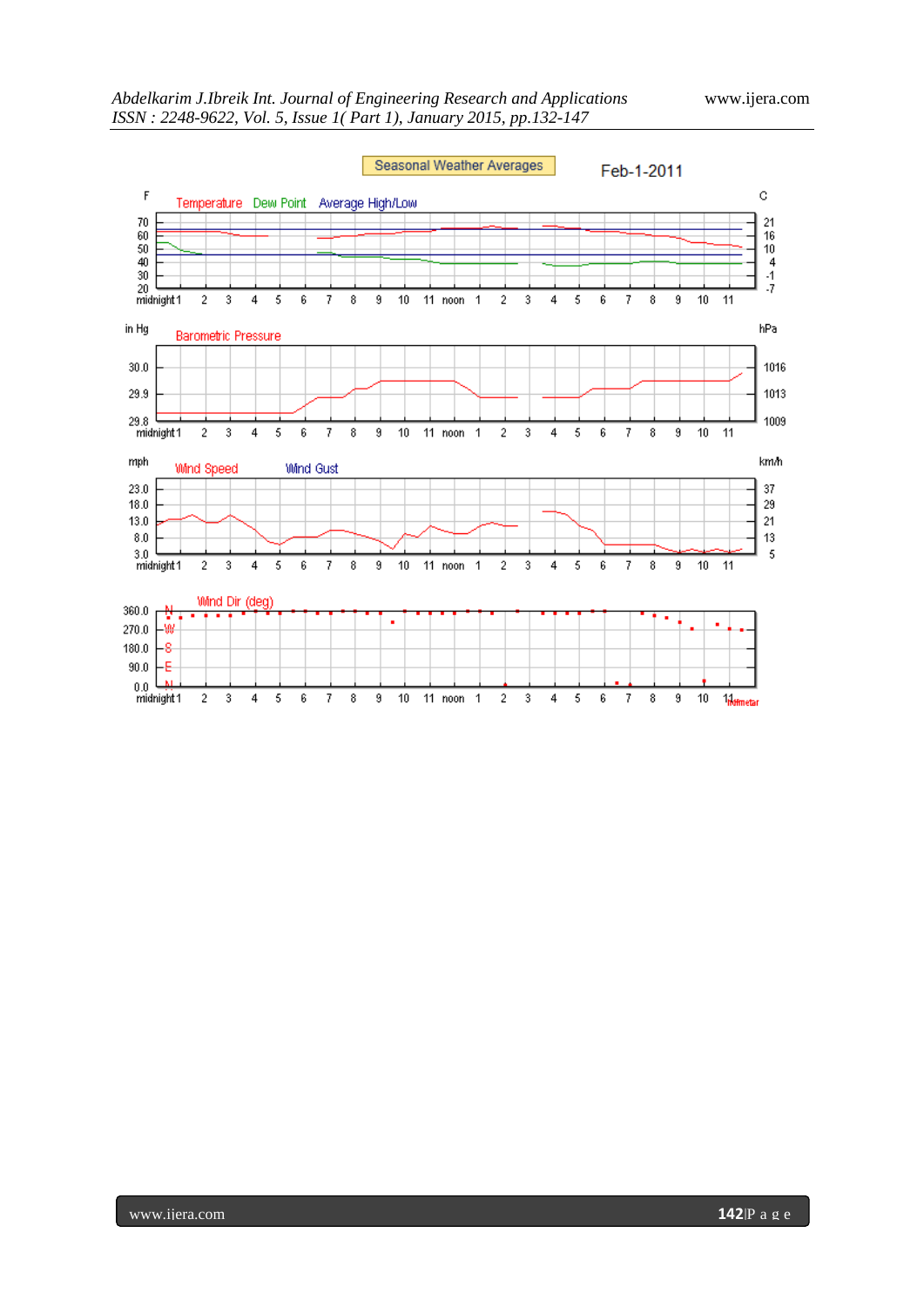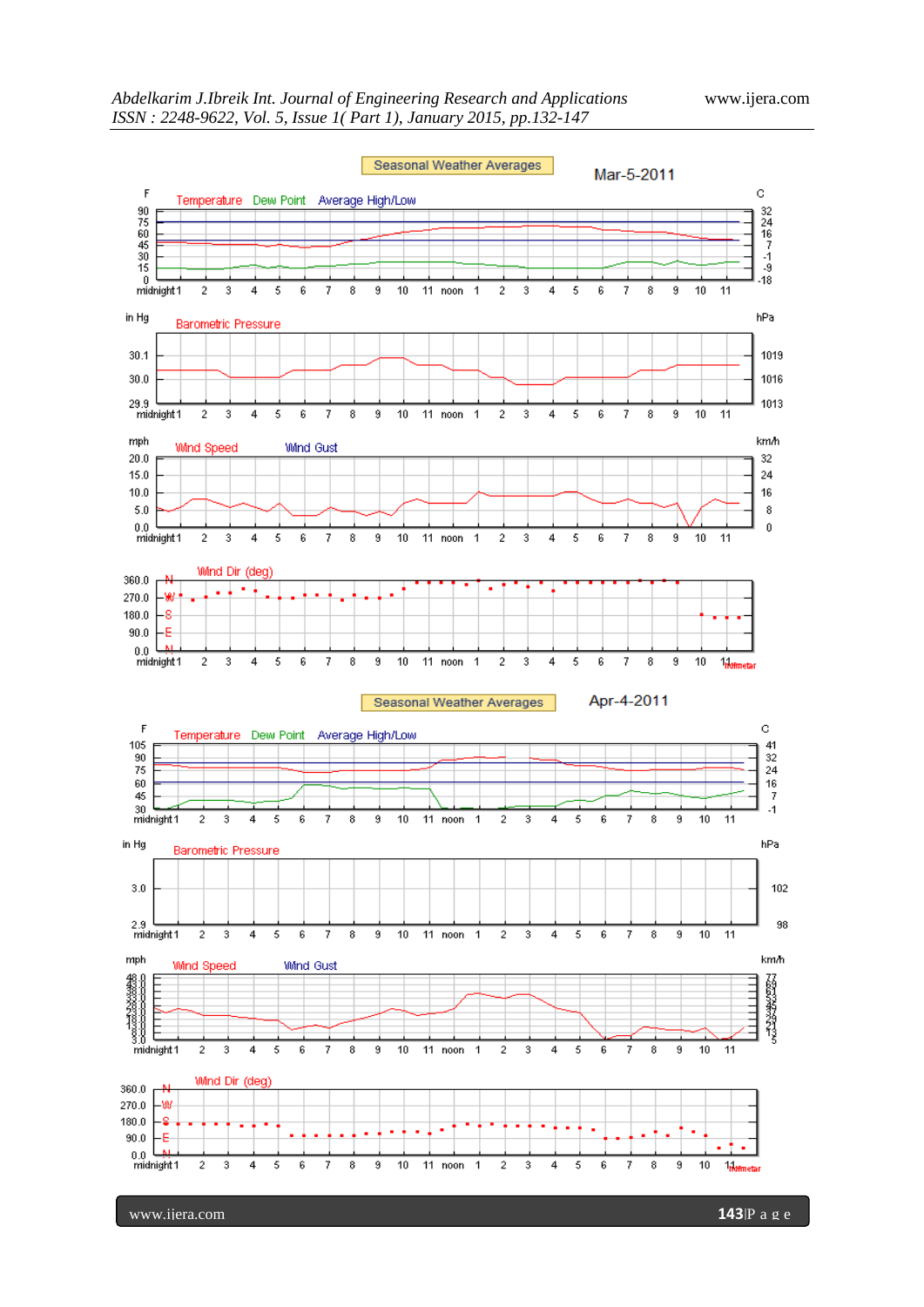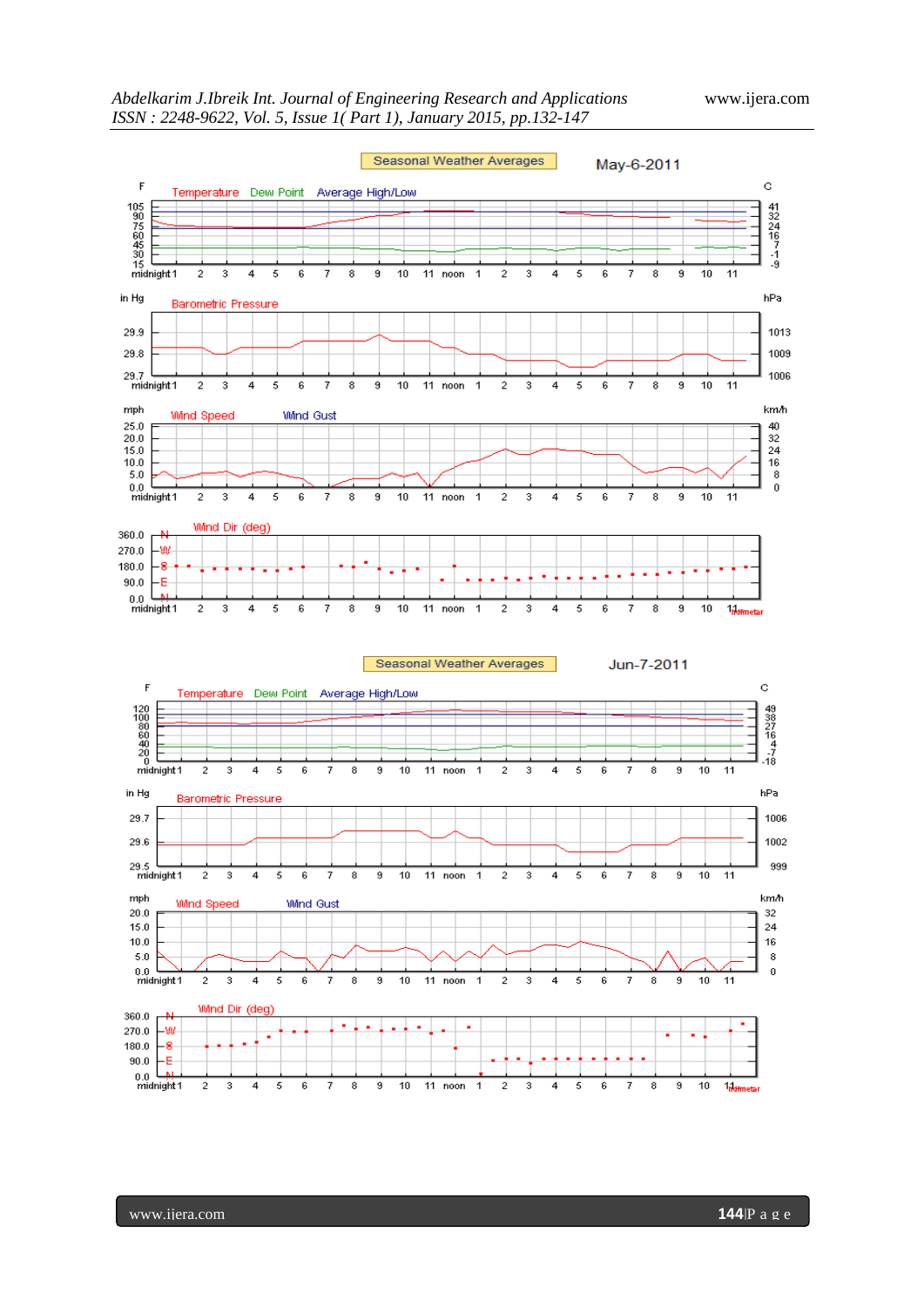

www.ijera.com **145**|P a g e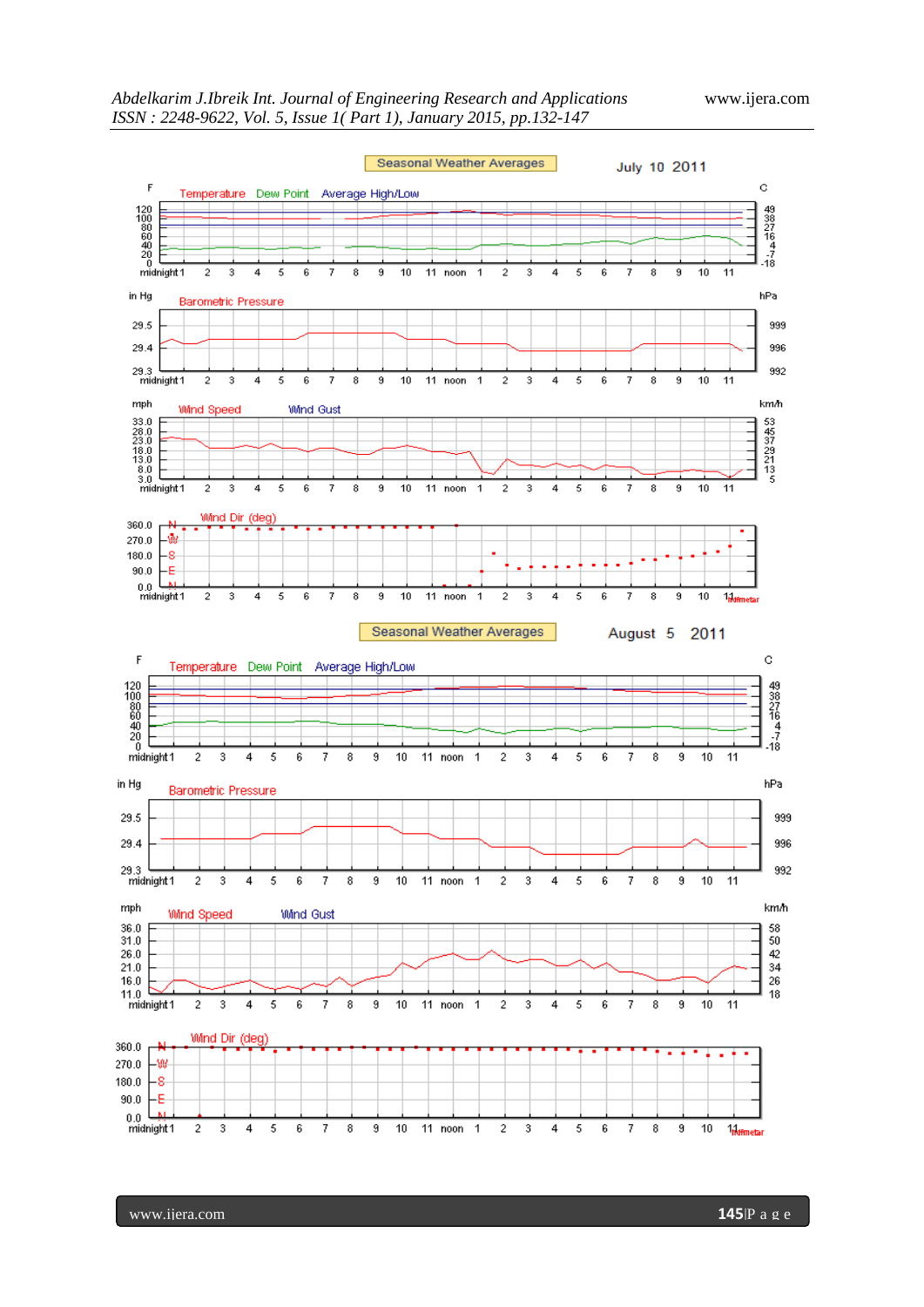$\overline{F}$ 

in Hg

29.6

mph

 $24.0$ 

19.0

14.0

 $9.0$ 

360.0 270.0

180.0

 $90.0$ 

 $\overline{F}$ 

in Hg

 $30.0$ 

29.9

29.8 29.7

mph

28.0

23.0

18.0

13.0

 $8.0$ 

 $3.0$ midnight 1





11 noon

 $\overline{1}$  $\overline{2}$ 3  $\boldsymbol{4}$ 5 6 7 8 9 10  $11$ 

 $\overline{c}$ 3  $\overline{4}$  $\overline{5}$ -6  $\overline{7}$ 8 9  $10$  Ĩ5